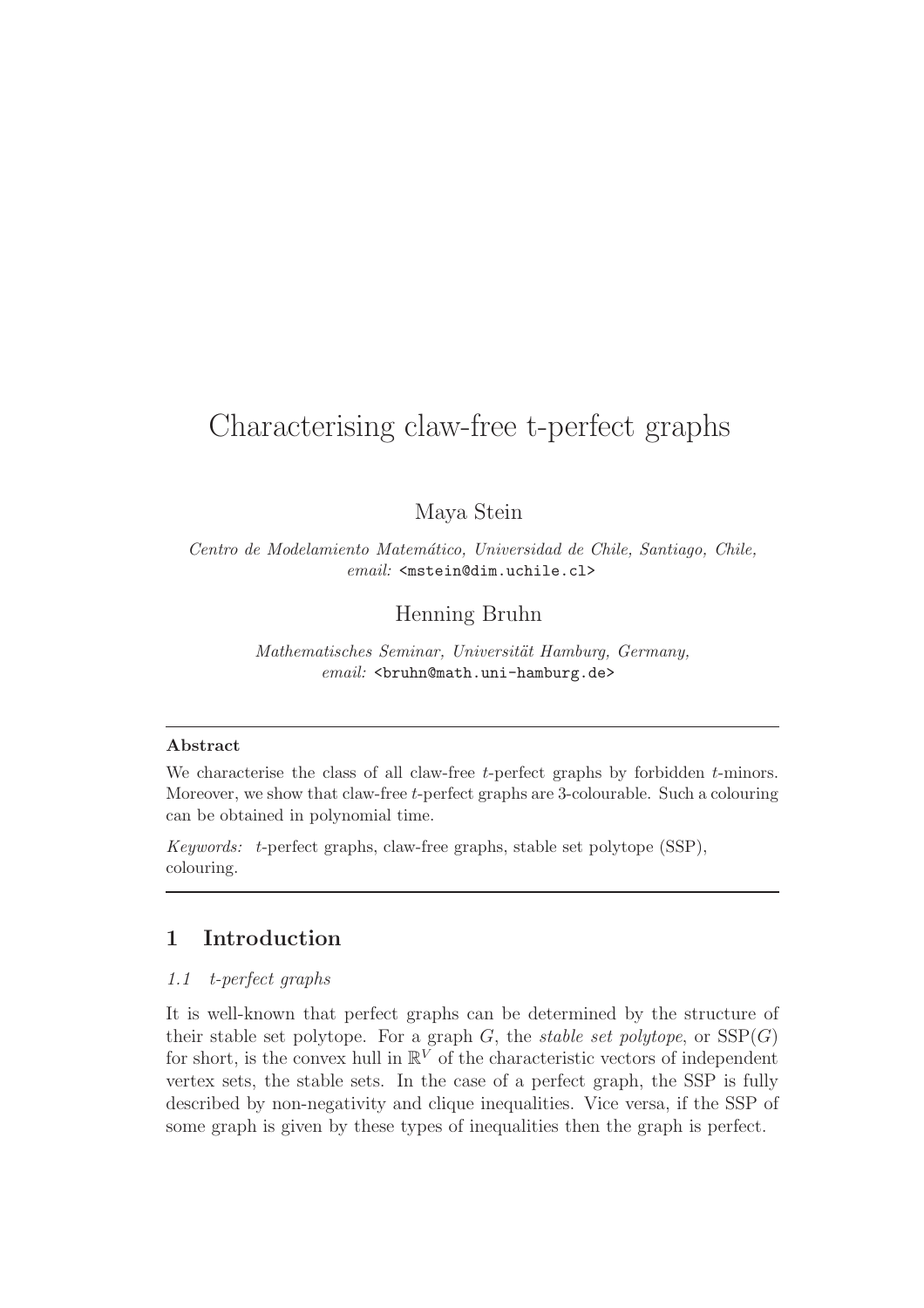In analogy to this relationship, Chv $\acute{\text{a}}$ tal  $[6]$  proposed to investigate a class of graphs now called t-perfect: the class of those graphs whose SSP is determined by non-negativity, edge and odd-cycle inequalities. More formally, let us define for a graph G the polytope  $\text{TSTAB}(G) \subseteq \mathbb{R}^V$ , given by

$$
x \ge 0,
$$
  
\n
$$
x_u + x_v \le 1 \text{ for every edge } uv \in E,
$$
  
\n
$$
x(C) \le ||C|/2] \text{ for every induced odd cycle } C \text{ in } G.
$$
\n(1)

Clearly, it holds that  $SSP(G) \subseteq TSTAB(G)$ , and we say that the graph G is t-perfect if  $SSP(G)$  and  $TSTAB(G)$  coincide. (Equivalently, G is t-perfect if and only if  $TSTAB(G)$  is an integral polytope, i.e. if all its vertices are integral vectors.)

Neither the complete graph on four vertices  $K_4$  nor the 5-wheel  $W_5$  are *t*-perfect. Indeed, for  $K_4$  the vector  $(\frac{1}{3}, \frac{1}{3})$  $\frac{1}{3}, \frac{1}{3}$  $\frac{1}{3}, \frac{1}{3}$  $\frac{1}{3}$ ) lies in TSTAB but not in the SSP of  $K_4$  as the sum of over all entries is larger than  $\alpha(K_4) = 1$ . As for  $W_5$ , the vector that assigns a value of  $\frac{2}{5}$  to each vertex on the rim and a value of 1  $\frac{1}{5}$  to the centre shows that 5-wheel is *t*-imperfect. Again, the vector lies in TSTAB but the sum of all entries is larger than  $\alpha(W_5) = 2$ .

The class of t-perfect graphs includes the series-parallel graphs (Boulala and Uhry [\[2\]](#page-5-0)), the bipartite graphs, and the almost bipartite graphs, i.e. those graphs that become bipartite upon deletion of a single vertex (Fonlupt and Uhry [\[8\]](#page-6-1)). Gerards and Shepherd [\[9\]](#page-6-2) characterise the graphs with all subgraphs t-perfect.

A graph is *claw-free* if it does not contain a *claw*, i.e. an induced  $K_{1,3}$ . We prove two theorems for claw-free  $t$ -perfect graphs. We characterise them in terms of forbidden substructures and we show that these graphs can be 3-coloured.

## 1.2 Characterisation in terms of forbidden t-minors

The celebrated strong perfect graph theorem of Chudnovsky, Robertson, Seymour and Thomas [\[5\]](#page-6-3) characterises perfect graphs in terms of forbidden induced subgraphs: a graph is perfect if and only if it does not contain odd holes or anti-holes. We prove an analogous, although much more modest, result for claw-free t-perfect graphs. While, in order to describe perfect graphs, induced subgraphs are suitable as forbidden substructures, for t-perfect graphs a more general type of substructure, called a t-minor, is more appropriate.

A t-minor is any graph obtained from the original graph by (possibly repeated) application of (one or both of) two kinds of operations. The first of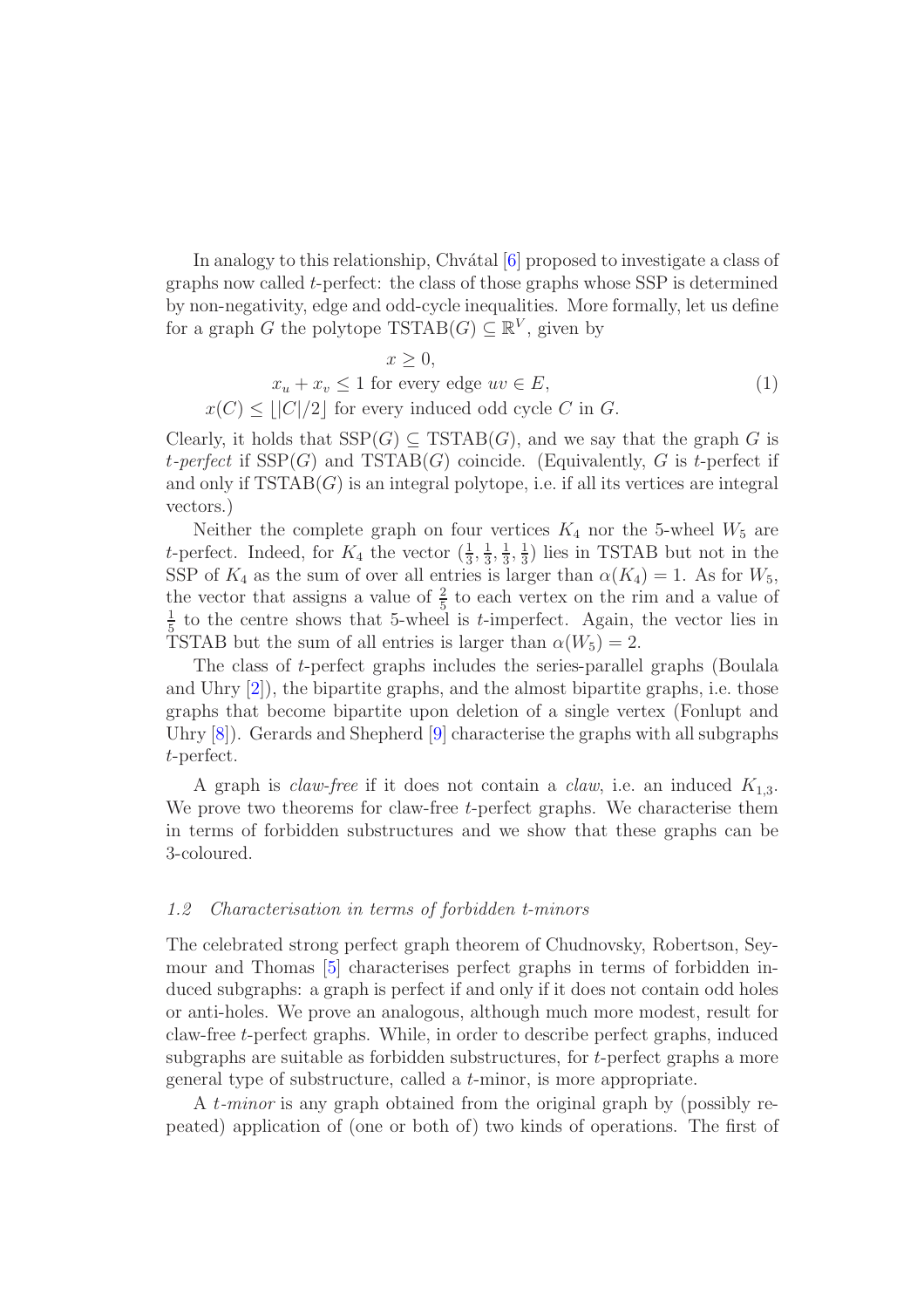these is vertex deletion, and the second is  $t$ -contraction, that is, the simultaneous contraction of all edges incident with a vertex whose neighbourhood forms an independent set. Both operations preserve t-perfection (for vertex deletion this is obvious, for *t*-contraction see [\[9\]](#page-6-2)). Thus *t*-minors inherit *t*-perfection, and we call a graph *minimally t-imperfect* if it is not *t*-perfect but every proper t-minor of it is t-perfect. Obviously, in order to characterise t-perfect graphs in terms of forbidden t-minors it suffices to find all minimally t-imperfect graphs.

We present all minimally *t*-imperfect claw-free graphs (there are four). As the property of being claw-free is preserved under t-contractions (which is easily verified), and clearly under vertex deletions, we thus characterise the class of all claw-free t-perfect graphs.

**Theorem 1.1** A claw-free graph is t-perfect if and only if it does not contain any of  $K_4$ ,  $W_5$ ,  $C_7^2$  and  $C_{10}^2$  as a t-minor.



Fig. 1. The forbidden t-minors for claw-free graphs: the complete graph on four vertices, the 5-wheel, the squares of the 7- and the 10-cycle.

## 1.3 Colourings

Standard polyhedral methods assert that the fractional chromatic number of a t-perfect graph is at most 3. Shepherd suggested that t-perfect graphs might always be  $k$ -colourable for some fixed small  $k$ . As Laurent and Seymour gave an example of a *t*-perfect graph with  $\chi = 4$  (see [\[12,](#page-6-4) p. 1207]), this number k has to be at least 4.

## Conjecture 1.2 Every t-perfect graph is 4-colourable.

We prove that for claw-free graphs three colours suffice.

#### <span id="page-2-0"></span>Theorem 1.3 Every claw-free t-perfect graph is 3-colourable.

Moreover, from our proof it follows that every claw-free t-perfect graph on  $n$  vertices can be coloured with three colours in polynomial time in  $n$ .

We remark that compared to a result of Chudnovsky and Ovetsky [\[4\]](#page-5-1) our Theorem [1.3](#page-2-0) yields an improvement of 1. Indeed, Chudnovsky and Ovetsky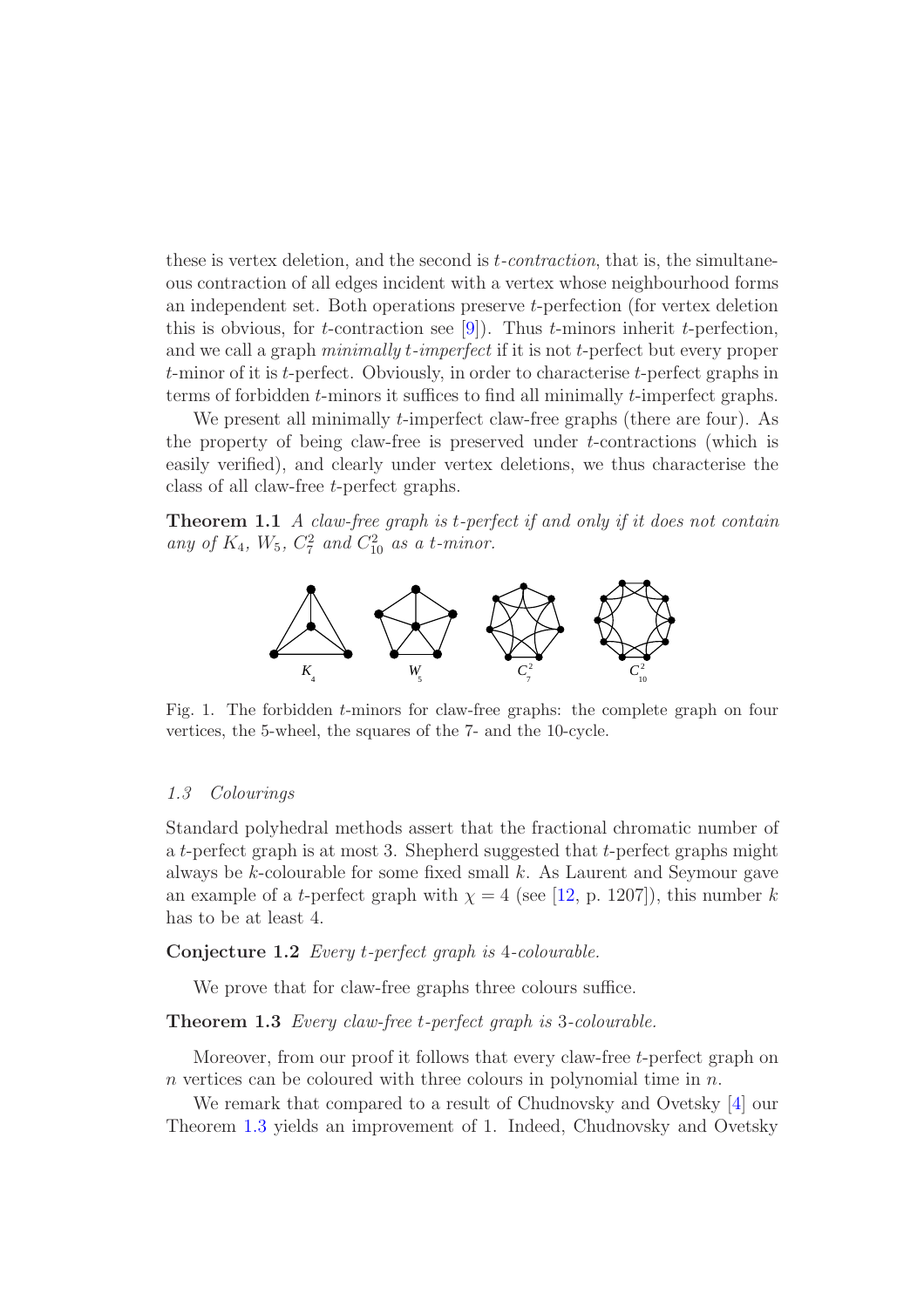show that the chromatic number of a quasi-line graph G is bounded by  $\frac{3}{2}\omega(G)$ . As no t-perfect graph can contain a clique of at least four vertices and, furthermore, as a claw-free t-perfect graph is quasi-line, Chudnovsky and Ovetsky's bound is applicable and yields  $\chi \leq 4$  for all claw-free t-perfect graphs.

Our result can be used for determining the chromatic number of h-perfect graphs, which have been introduced by Sbihi and Uhry [\[11\]](#page-6-5) as a common generalisation of perfect and t-perfect graphs. For the definition of h-perfect graphs we use the same inequalities as for t-perfect graphs, only that the edge inequalities are replaced with clique inequalities. Then, an argment due to Sebő[personal communication] together with Theorem 2 yields the following.

**Corollary 1.4** Let G be a claw-free h-perfect graph. Then  $\chi(G) = [\chi^*(G)]$ and  $\chi(G) = \omega(G)$  if  $\omega(G) > 3$ .

# 2 Proofs of our theorems

We give an outline of our proofs. All details can be found in [\[3\]](#page-5-2).

#### 2.1 The structure lemma

The structure of a claw-free *t*-perfect graph is rather restricted. Already in a claw-free and  $K_4$ -free graph we observe a certain behaviour of the neighbourhoods. A vertex of such a graph neither may have three neighbours which form a stable set, nor three neighbours which induce a triangle. So, for example, the neighbourhood of a vertex of degree 4 induces one of the following: a matching, a path, or a cycle. If we furthermore assume a maximum degree of at most 4 (which is not really a restriction in our context, see below), this knowledge of the local strucure enables us to show that our graph is either a line graph, or one of five graphs that resemble squares of cycles.

<span id="page-3-0"></span>**Lemma 2.1 (Structure lemma [\[3\]](#page-5-2))** Let G be a 3-connected claw-free graph with  $\Delta(G) \leq 4$ . If G does not contain  $K_4$  as t-minor then one of the following statements holds true:

- (i)  $G$  is a line graph;
- (ii)  $G \in \{C_6^2 v_1v_6, C_7^2 v_7, C_{10}^2 v_{10}, C_7^2, C_{10}^2\}.$

The natural next step is to examine the graphs from (ii) on  $t$ -perfectness. It turns out that the first three are *t*-perfect, and the vectors in  $\mathbb{R}^{V(C_i^2)}$  with all entries  $1/3$ , which lie in TSTAB $(C_i^2)$  but not in SSP $(C_i^2)$ , witness the fact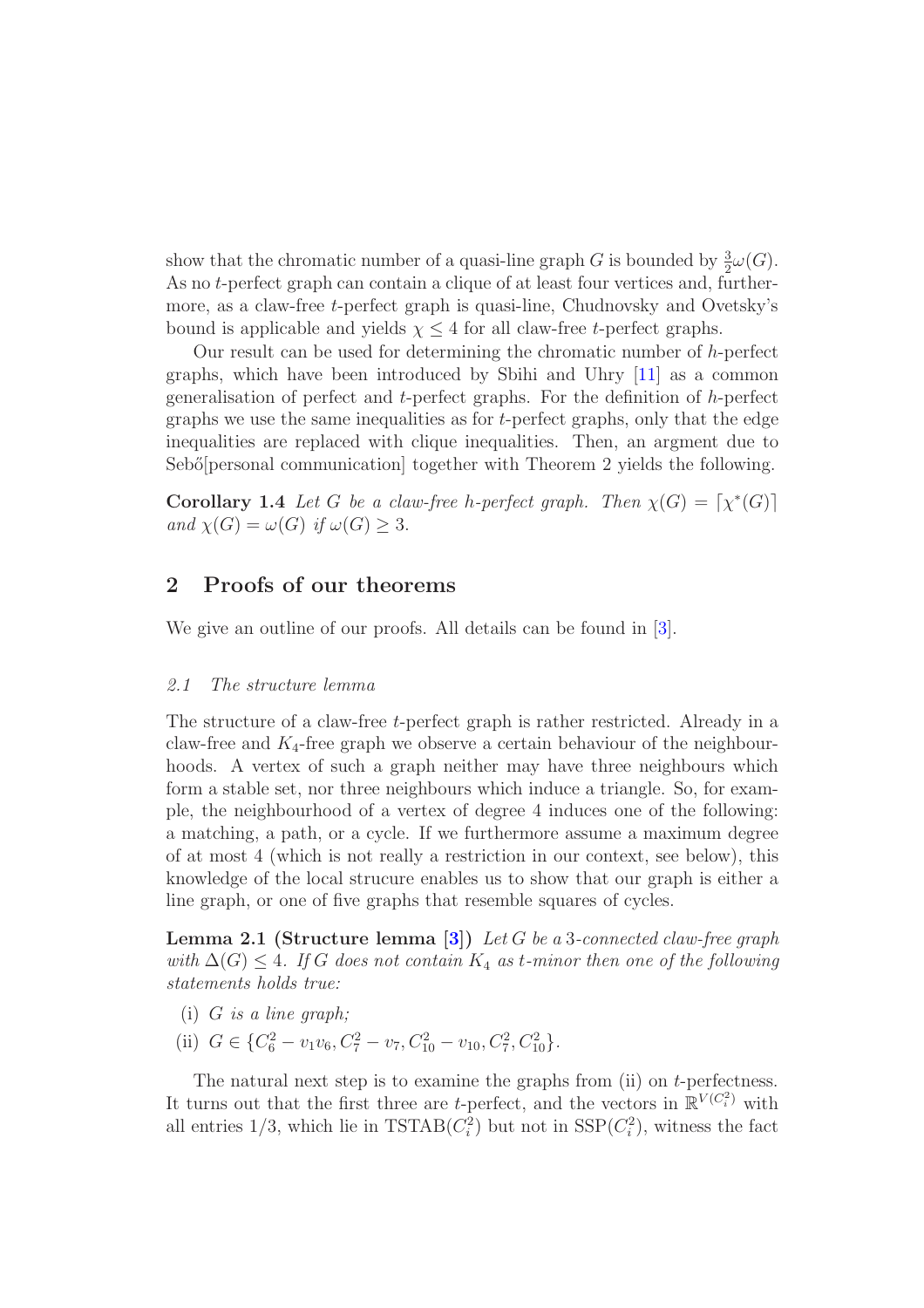that the latter two, as well as any square of a cycle of length at least 7, are t-imperfect.

Let us conclude the section with a remark on the maximum degree. If a claw-free graph  $G$  has a vertex  $v$  of degree at least 6, then we can apply Ramsey's theorem on  $N(v)$  to see that G contains a  $K_4$ -subgraph. Similarly, a vertex of degree 5 leads to one of  $K_4$ ,  $W_5$  as an induced subgraph.

#### 2.2 Line graphs and colouring

First of all, observe that a matching in a graph corresponds to a stable set of its line graph, and thus the SSP of a line graph is nothing else than the matching polytope  $M(G)$  of the corresponding graph G. We can thus make use of Edmonds [\[7\]](#page-6-6) celebrated theoremon the matching polytope. In fact, we only have to check that the inequalities given by (1) translate to those from Edmonds' theorem. This gives the following.

<span id="page-4-1"></span>**Lemma 2.2** [\[3\]](#page-5-2) Let H be a line graph (of a simple graph). Then H is t-perfect if and only if  $H$  does not contain  $K_4$  as a t-minor.

It is now possible to use the knowledge on the structure of  $H$  to find a colouring with three colours.

<span id="page-4-0"></span>**Lemma 2.3** [\[3\]](#page-5-2) Let H be a t-perfect line graph of a graph. Then  $\chi(H) \leq 3$ .

We use the lemma to prove our first main result.

**Proof.** [Proof of Theorem 2] We apply induction on the order of G. Observe that we may assume  $G$  to be 2-connected (otherwise colourings of the blocks of G can be combined). Now if G is 3-connected, then we can apply Lemma [2.1.](#page-3-0) The possible outcomes of this lemma can either be coloured "by hand", or using Lemma [2.3.](#page-4-0)

On the other hand, if G is not 3-connected, we find distinct vertices  $u, v$ , and induced proper subgraphs L and R of G so that  $V(L) \cap V(R) = \{u, v\}$ and  $L \cup R = G$ . As  $|V(L)|, |V(R)| < |V(G)|$  there are, by induction, 3colourings  $c<sub>L</sub>$  and  $c<sub>R</sub>$  of  $L$  and  $R$ . Permuting colours, if necessary, we may assume that  $c_L(u) = c_R(u)$  and  $c_L(v) \neq c_R(v)$  (if also  $c_L(v) = c_R(v)$ , we are done). Furthermore, we may assume that  $c_L(u) = c_L(v)$ .

Now if swapping the colours in  $L$  on the Kempe-chain at  $v$  of the colours  $c_L(v)$  and  $c_R(v)$  does not alter the colour of u in L, we can thus combine our colourings of L and R to a colouring of G. Otherwise, there is an even  $u-v$  path P in L, which we can furthermore assume to be induced. Then, contracting P while deleting the rest of  $L$  we arrive at a t-minor  $R$  of  $G$  that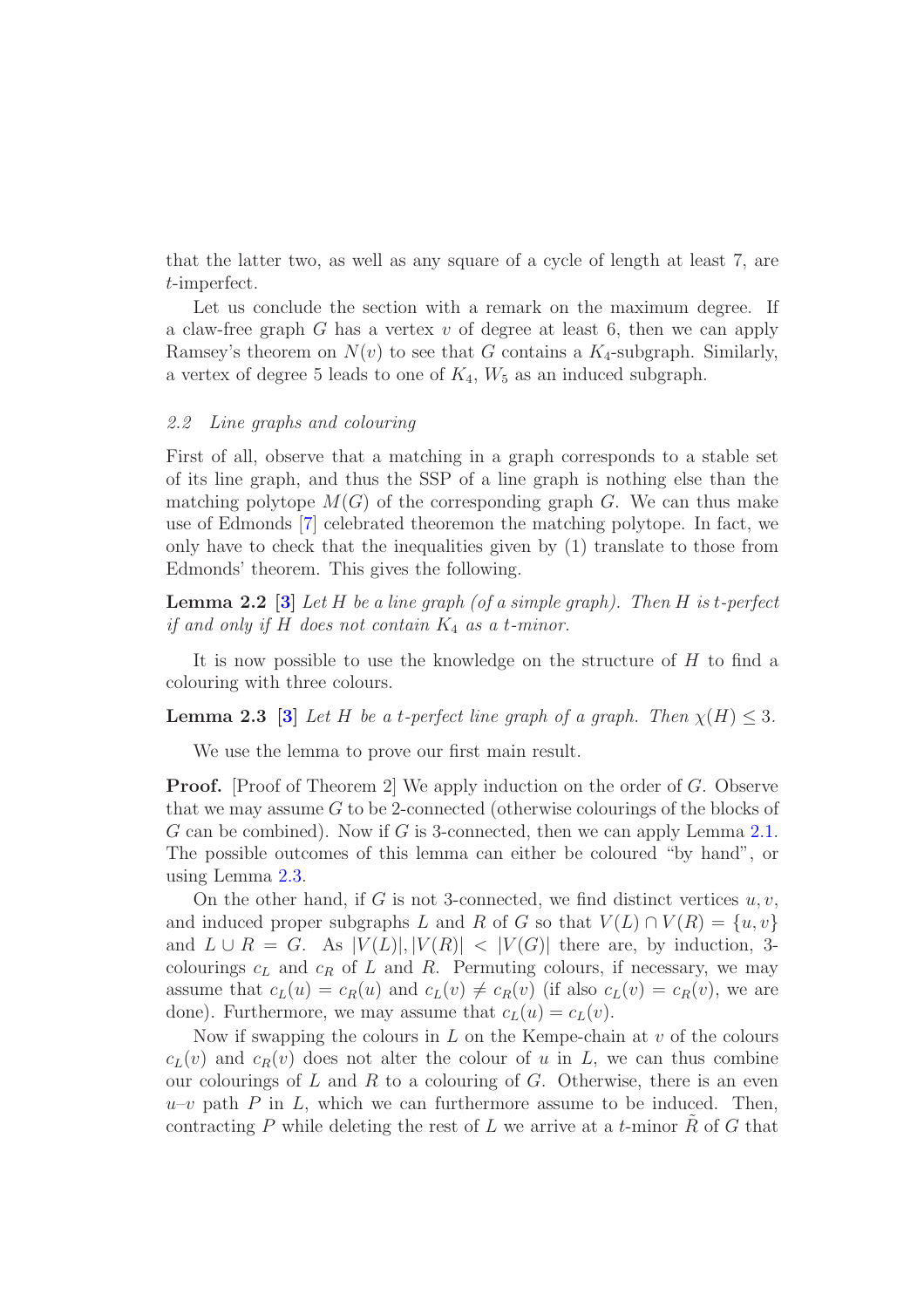is identical to R with u and v identified. We apply induction to obtain a colouring of R which together with  $c<sub>L</sub>$  yields a colouring of G.  $\Box$ 

#### 2.3 Characterising claw-free t-perfect graphs

Lemma [2.1](#page-3-0) together with Lemma [2.2](#page-4-1) and the last paragraph of section 2.1 already provides a full characterisation of 3-connected claw-free t-perfect graphs. We shall show now that minimally  $t$ -imperfect claw-free graphs are, in fact, 3-connected. This will be achieved by the combination of the following two lemmas. The first of these is very similar to Lemma 12 from Gerards and Shepherd [\[9\]](#page-6-2), and the second builds on results of Barahona and Mahjoub [\[1\]](#page-5-3) and Mahjoub [\[10\]](#page-6-7).

<span id="page-5-4"></span>**Lemma 2.4 [\[3\]](#page-5-2)** Let G be a minimally t-imperfect graph, and assume  $u, v \in$  $V(G)$  to separate G. Then  $G - \{u, v\}$  has exactly two components, one of which is a (possibly trivial) path. Moreover,  $uv \notin E(G)$ .

<span id="page-5-5"></span>**Lemma 2.5** [\[3\]](#page-5-2) Let G be a minimally t-imperfect claw-free graph. Then  $G$ has minimum degree  $\geq 3$ .

We prove our second main result.

**Proof.** [Proof of Theorem 1] As neither of  $K_4$ ,  $W_5$ ,  $C_7^2$  and  $C_{10}^2$  is t-perfect, necessity is obvious. To prove sufficiency, consider a claw-free and minimally t-imperfect graph  $G$ . Lemmas [2.4](#page-5-4) and [2.5](#page-5-5) ensure that  $G$  is 3-connected. Moreover, as we are done if G contains  $K_4$  or  $W_5$  as a t-minor, it follows that  $\Delta(G)$  < 4. Consequently, we may assume that G is of type (i) or (ii) as listed in Lemma [2.1.](#page-3-0) Now, if G is a line graph then Lemma [2.2](#page-4-1) forces  $G$  to contain  $K_4$  as a t-minor, as desired. On the other hand, as the graphs  $C_6^2 - v_1v_6$ ,  $C_7^2 - v_7$  and  $C_{10}^2 - v_{10}$  are t-perfect, it follows that  $G \in \{C_7^2, C_{10}^2\}$ , as desired.

# <span id="page-5-3"></span>References

- [1] F. Barahona and A. R. Mahjoub, Compositions of graphs and polyhedra II: stable sets, SIAM J. Discrete Math. 7 (1994), 359–371.
- <span id="page-5-0"></span> $[2]$  M. Boulala and J.P. Uhry, *Polytope des indépendants d'un graphe série*parallèle, Disc. Math.  $27$  (1979), 225–243.
- <span id="page-5-2"></span><span id="page-5-1"></span>[3] H. Bruhn and M. Stein, On claw-free t-perfect graphs, submitted.
- [4] M. Chudnovsky and A. Ovetsky, Coloring quasi-line graphs, J. Combin. Theory (Series B) 54 (2007), 41–50.